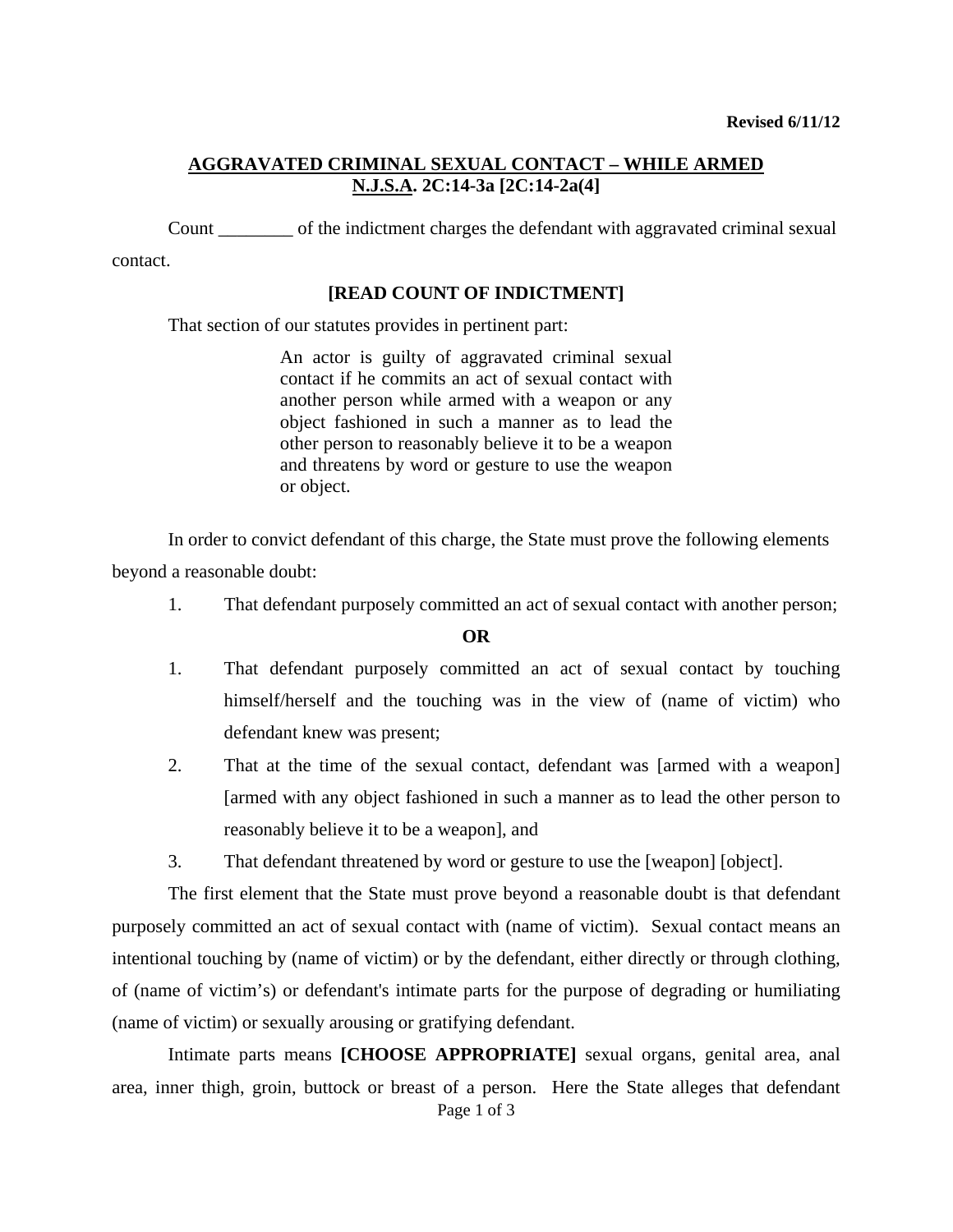#### **AGGRAVATED CRIMINAL SEXUAL CONTACT WHILE ARMED N.J.S.A. 2C:14-3a [2C:14-2a(4)]**

committed an act of sexual contact by (describe conduct alleged).

To find that defendant committed an act of criminal sexual contact, you must find beyond a reasonable doubt both that the touching was intentional and that it was done with the purpose of degrading or humiliating (name of victim) or sexually arousing or sexually gratifying the defendant.

Intentional means purposeful. A person acts purposely with respect to the nature of his/her conduct or a result thereof if it is his/her conscious object to engage in conduct of that nature or to cause such a result. A person acts purposely with respect to the attendant circumstances if he/she is aware of the existence of such circumstances or believes or hopes that they exist.

### **[WHEN DEFENDANT IS CHARGED WITH TOUCHING HIMSELF/HERSELF,**

a reasonable doubt that (name of victim) was present. **ADD THE FOLLOWING:** The State must prove beyond a reasonable doubt that the touching was in view of the victim whom the defendant knew to be present.<sup>[1](#page-0-0)</sup> The State is not required to prove that (name of victim) actually observed or witnessed the alleged sexual contact. Rather, the State must prove that the alleged sexual contact occurred in the view of (name of victim). "Field of vision" is not limited to the visual direction in which the alleged victim is focused upon at the particular time when the alleged sexual contact is said to have occurred. Field of vision includes the areas that (name of victim) was capable of viewing.<sup>[2](#page-1-0)</sup> The State must prove beyond

A person acts knowingly with respect to the nature of his/her conduct or the attendant circumstances if he/she is aware that the conduct is of that nature or that such circumstances exist or the person is aware of a high probability of their existence. A person acts knowingly with respect to a result of the conduct if he/she is aware that it is practically certain that the conduct will cause a result. "Knowing," "with knowledge," or equivalent terms have the same meaning.

Purpose [and knowledge] is/are [a] condition[s] of the mind. [It] [They] cannot be seen. Often, [it] [they] can only be determined by inference from defendant's conduct, words or acts.

 $\frac{1}{1}$ State v. Zeidell, 154 N.J. 417 (1998).

<span id="page-1-1"></span><span id="page-1-0"></span> $\mathfrak{D}$ State v. Breitweiser, 373 N.J. Super. 271, 276, 286-87 (App. Div. 2004).